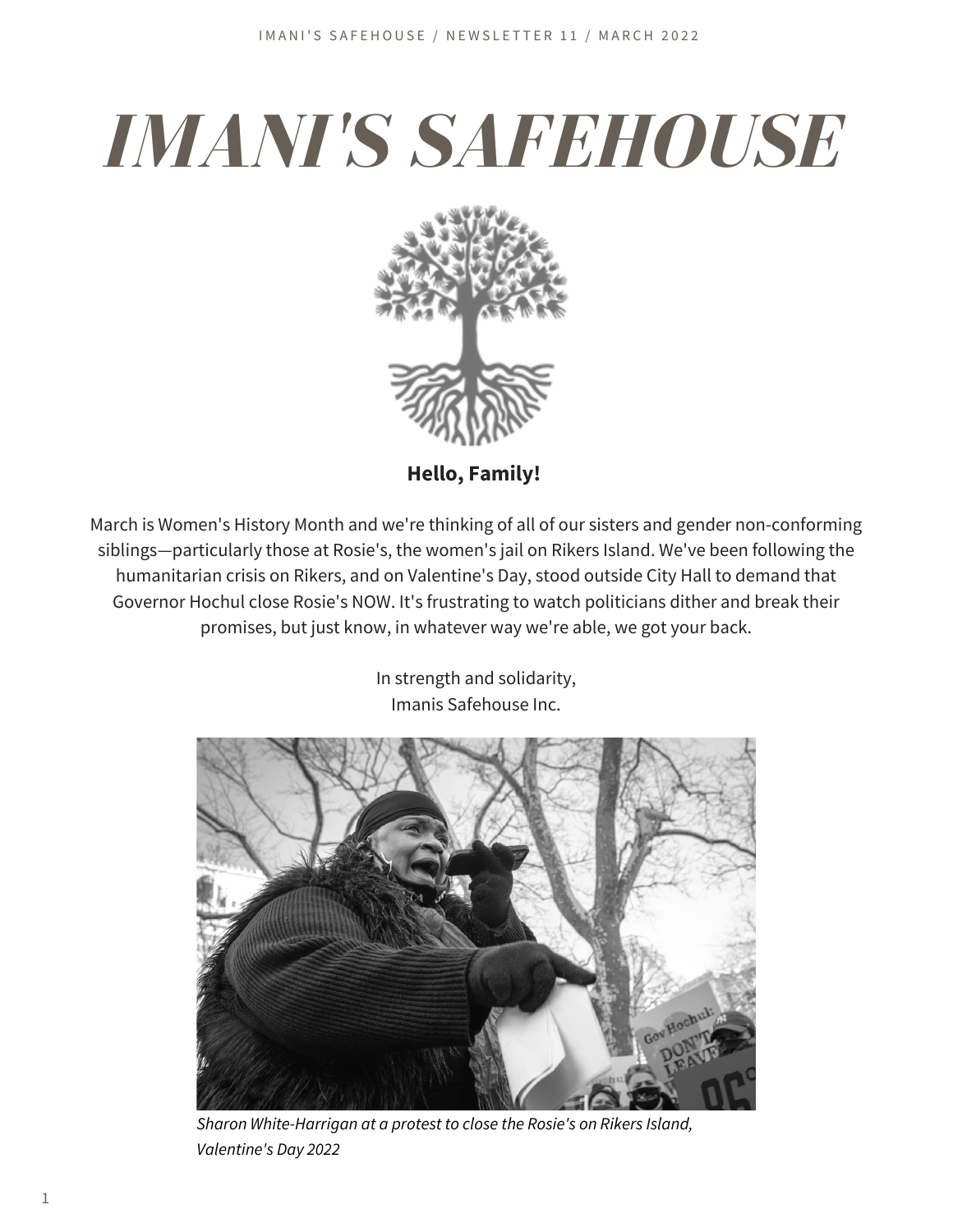.

### *NEW MAYOR, SAME OLD MASS INCARCERATION PROBLEM* **BY D'ANGELO CAMERON**

*This article was published by* Common Justice *on February 4, 2022*

Eric Adams has been Mayor of New York City for a little more than a month and already his administration's position around policing and public safety has been in opposition to progress the city has made in recent years.

Before becoming Mayor, Adams called for bringing back solitary confinement to Rikers after activists and families of victims were able to halt the use of the inhumane practice. Recently, in response to a weekend shooting that killed two NYPD officers, Adams unveiled a 15-page multi-pronged plan to address the rise in gun violence in the city.

In early February, President Biden met with New York Mayor Eric Adams to discuss their approaches to solving the spikes in violent crime in big cities like New York. During the meeting, both men made commitments to expanding social services. However, in the same breath, putting more support and resources behind policing, prisons, and surveillance in communities of color – the same old methods that fuel mass incarceration in Black and Brown communities. With President Biden's history with the 1994 Crime Bill, which set up most of the mass incarceration policies we've seen since the 1990s, and Mayor Adams' call for law-and-order, both men simultaneously spoke to solving violent crime, while doubling down on the failed policies that caused it.

Adam's administration approach to public safety seems to try and toe a line between pro-police measures and using social services to address violence, but ultimately these conflicting efforts may actually fuel more violence than solve it. The plan deploys more officers city-wide and brings back a controversial anti-gun policy unit, which will be stationed in Black and Brown communities across the city. The mayor's plan puts some resources into preventative social services, but the bulk of the support will be to bolster NYPD.

Mayor Adams has also been on record for saying he plans to bring back stop-and-frisk, another counterproductive and racist policing strategy that led to many Black and Brown communities being targeted by the police. The controversial practice was not effective at stopping crime and only served as a vehicle to flood the city's prisons. The reintroduction of stopand-frisk in New York City will mean that more communities that are under-resourced, will be again over-policed, instead of being supported with anti-violence interventions that actually center their needs.

After the tragic death of Michelle Alyssa Go, who was pushed to her death at the 42nd street subway station stop in Manhattan, Mayor Adams announced a plan to "flood" the subway system with more cops and mental health professionals, continuing to provide conflicting solutions to the issue of public safety. Unfortunately, even by trying to balance the deployment of more cops with mental health professionals, the reality remains that incarceration will be the main method by which the administration believes it can achieve safety in the city – not by addressing the root causes of violence. By throwing more cops at the issues of gun violence, homelessness, and mental health crises, the administration is regressing some of the efforts made to effectively deal with these issues holistically.

We have the tools to address violence without relying on incarceration, we just have to support them. Programs that employ the use of violence interrupters, restorative justicecentered practices, and prevention, are much more effective at stopping violent crime. Anti-violence programs that center the needs of communities not only are effective at crime prevention, they also build communities by offering ways to address the inequalities that lead to violent crime happening.

The strategy brought forth by Adam's administration to try to straddle the line between more cops and more social services isn't compatible with the reality our communities are facing. We cannot afford to go back on the efforts made to center the needs of communities and effectively address violence without relying on police and incarceration. Previous administrations have tried to incarcerate and police their way to safety in New York City, and yet violence still persisted. We must address violence holistically, support the specific needs of communities, and drop the ineffective "law and order" policymaking that has never delivered on the promise to make us safer.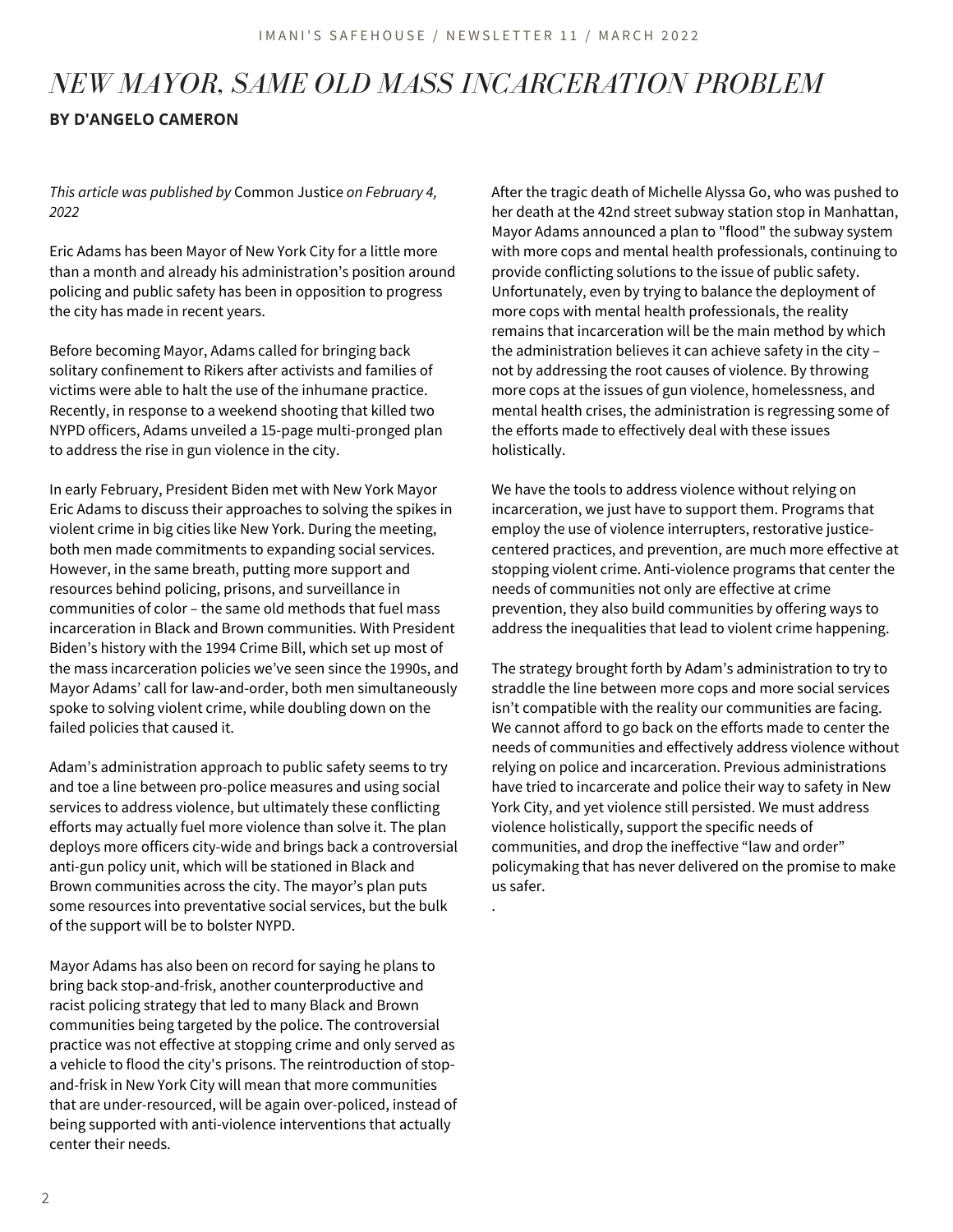*THREE POEMS*

#### **BY JULIE HERRNKIND**

*POEM #1*

Death is a whisper like a lover who lays claim to your body as he covets and tries to seize what he can never, truly have life, love and you!

*POEM #2*

Wished for rain to hide my pain demented and lost what was the cost captured and surrendered felt like you put me through the blender chopped me up and spit me out doubts from within did it all have to be a sin?

*POEM #3*

Sat alone tried to see what it was that brought this to me A cell, you see a death a male a loss of life me you say you haven't looked deep enough I say look past the obvious and see the truth but that would be too hard to do break all your illusions not you your intentions remain true but remember, somebody someday just might have to judge you too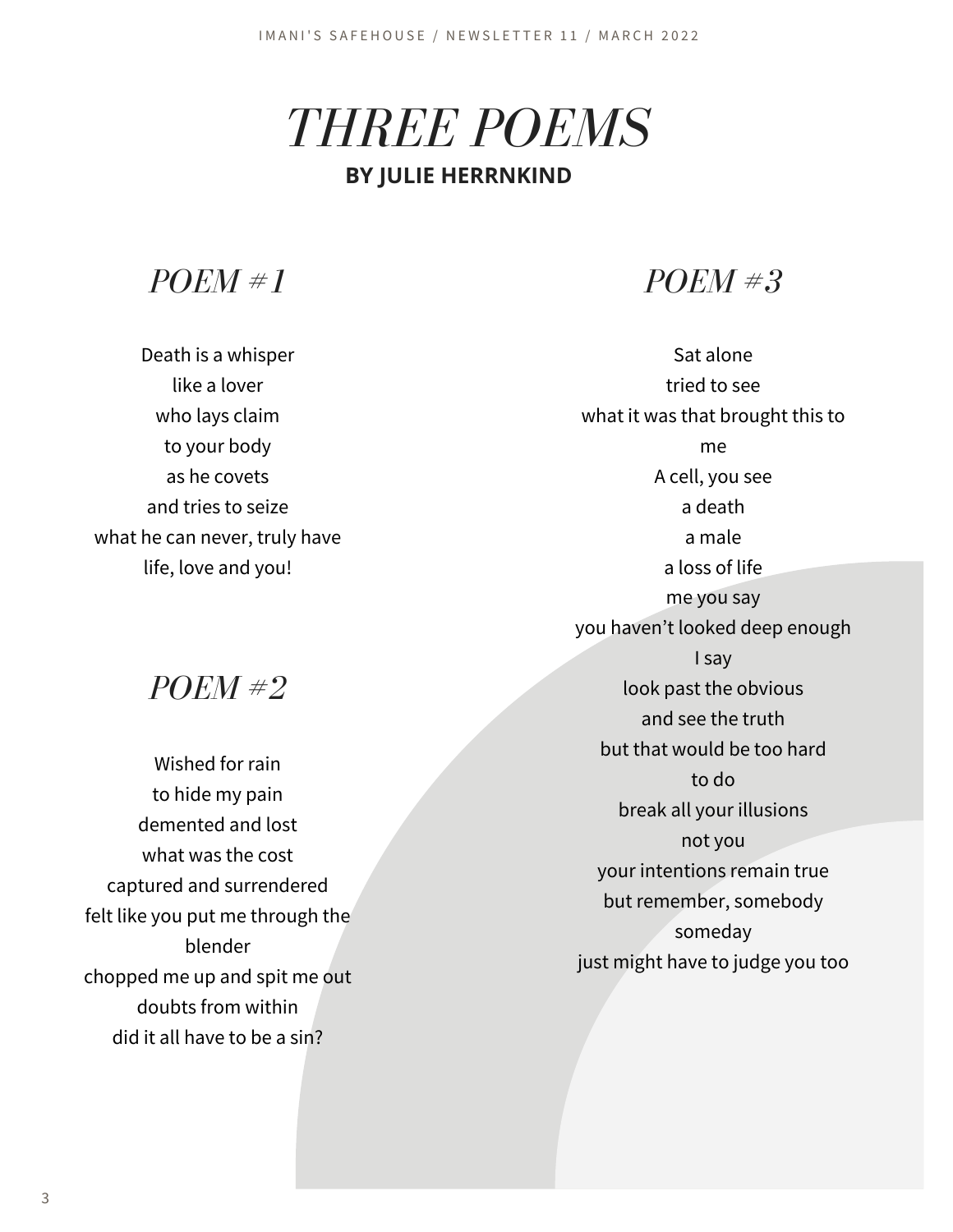## *MARSHA P. JOHNSON*

In honor of Women's History Month, we're celebrating the life of Marsha P. Johnson, a pioneering activist for transgender rights.

Johnson was born in New Jersey in 1945, and moved to New York City—with \$15 and a bag of clothes, she later said—after graduating from high school. She changed her name to Marsha P. Johnson, and became a sex worker on the streets of Times Square. (The term "transgender" was not widely in use at the time; Johnson referred to herself as a transvestite or a drag queen. She also liked to tell people that her middle initial stood for "pay it no mind.") In the 1960s, LGBTQ+ people were criminalized for having sex, cross-dressing, drinking alcohol and dancing in public. Johnson was arrested over one hundred times.

On June 28, 1969, the NYPD raided the Stonewall Inn in Greenwich Village, but bar patrons and neighborhood residents rose up in resistance. The Stonewall rebellion is considered the beginning of the modern-day LGBTQ+ rights movement. Johnson, then 23 years old, was one of the leaders of the uprising. In 1970, she and another trans pioneer, Sylvia Rivera, founded a group called Street Transvestite Action Revolutionaries, or STAR, to advocate for transgender homeless youth. (Johnson was homeless for most of her life.)

Johnson, known for her wit and flamboyant outfits, was also a fixture of the downtown art world. She was a muse to artist Andy Warhol, and a member of the drag performance group, Hot Peaches. In the 1970s, Johnson's activism was interrupted by several stints at psychiatric institutions. ("I may be crazy, but that don't make me wrong," she often said, according to her *New York Times* obituary.) In the 1980s, she became involved in AIDS activism, working with groups like ACT UP. Johnson, who was HIV-positive herself, spent much of the decade caring for friends with AIDS. Many of them died. "They call me a legend in my own time, because there were so many queens gone that I'm one of the few queens left from the '70s and the '80s," she said at the time.



*Marsha P. Johnson*

Johnson drowned in the Hudson River in 1992. She was 46. The circumstances of her death are unknown, and in 2012, authorities reopened her case for investigation.

"Marsha P. Johnson could be perceived as the most marginalized of people—black, queer, gendernonconforming, poor," Susan Stryker, a professor of gender studies at the University of Arizona told the *New York Times* in 2018. "You might expect a person in such a position to be fragile, brutalized, beaten down. Instead, Marsha had this joie de vivre, a capacity to find joy in a world of suffering. She channeled it into political action, and did it with a kind of fierceness, grace and whimsy, with a loopy, absurdist reaction to it all."